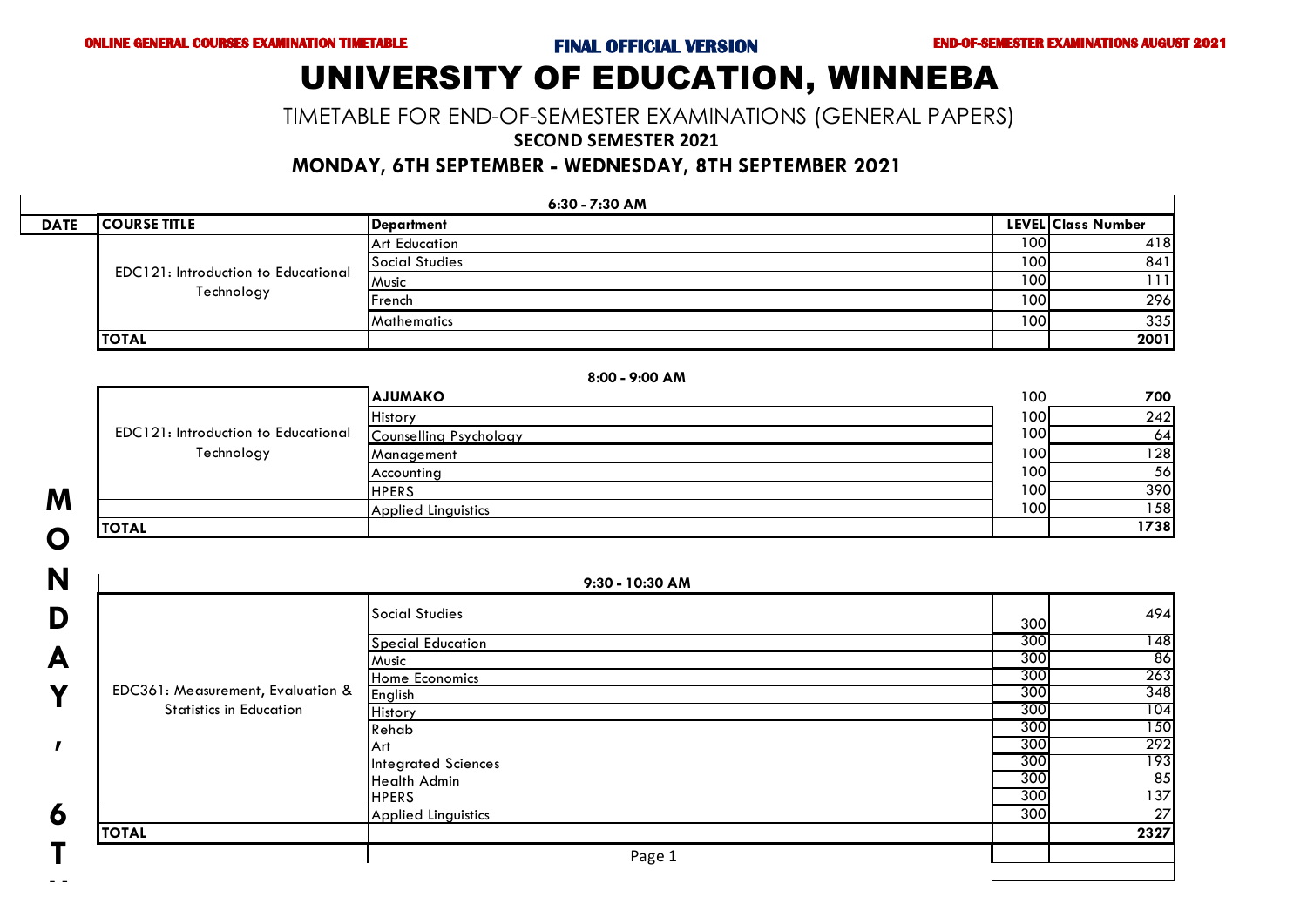| <b>ONLINE GENERAL COURSES EXAMINATION TIMETABLE</b> | <b>FINAL OFFICIAL VERSION</b><br>11:00 AM - 12:30 PM | <b>END-OF-SEMESTER EXAMINATIONS AUGUST 2021</b> |
|-----------------------------------------------------|------------------------------------------------------|-------------------------------------------------|
|                                                     | Physics                                              | 300<br>$\overline{76}$                          |
|                                                     | <b>Biology</b>                                       | 152<br>300                                      |
| EDC361: Measurement, Evaluation &                   | Chemistry                                            | 300<br>$\overline{111}$                         |
| <b>Statistics in Education</b>                      | French                                               | 300<br>256                                      |
|                                                     | <b>ICT</b>                                           | 300<br>353                                      |
|                                                     | Counselling Psychology                               | 92<br>300                                       |
| <b>TOTAL</b>                                        |                                                      | 1040                                            |
|                                                     |                                                      |                                                 |
|                                                     | 1:0PM - 2:00 PM                                      |                                                 |
|                                                     | History                                              | 200<br>217<br>200                               |
|                                                     | <b>Applied Linguistics</b>                           | 162<br>200<br>366                               |
|                                                     | Art<br>Biology                                       | 200<br>132                                      |
|                                                     | <b>Integrated Science</b>                            | 200<br>256                                      |
|                                                     | Physics                                              | 200<br>-89                                      |
|                                                     | Music                                                | 200<br>110                                      |
|                                                     | Chemistry                                            | 200<br>111                                      |
| EDC241: Psychology of Human                         | <b>Mathematics</b>                                   | 200<br>386                                      |
| Development and Learning                            | Accounting                                           | 200<br>269                                      |
|                                                     | <b>Health Administration</b>                         | 200<br>54                                       |
|                                                     | Human Resource                                       | 200<br>277                                      |
|                                                     | <b>Banking</b>                                       | $\overline{72}$<br>200                          |
|                                                     | Procurment                                           | 200<br>$\overline{113}$                         |
|                                                     | Marketing                                            | 200<br>41                                       |
|                                                     | <b>Special Education</b>                             | 229<br>200                                      |
| <b>TOTAL</b>                                        |                                                      | 2884                                            |
|                                                     | 2:30PM - 3:30 PM                                     |                                                 |
|                                                     | <b>Political Science</b>                             | 579<br>300                                      |
|                                                     | Geography                                            | 365<br>300                                      |
|                                                     | Economics                                            | 300<br>334                                      |
|                                                     | <b>HPERS</b>                                         | 300<br>122                                      |
| EDC242: Trends in Education & School                | <b>Mathematics</b>                                   | 300<br>354                                      |
| Management in Ghana                                 | Accounting                                           | 331<br>300                                      |
|                                                     | <b>Banking &amp; Finance</b>                         | 300<br>93                                       |
|                                                     | Marketing & Procurement                              | 300<br>166                                      |
|                                                     | Human Resource                                       | 300<br>173                                      |
|                                                     | <b>AJUMAKO</b>                                       | 300<br>540                                      |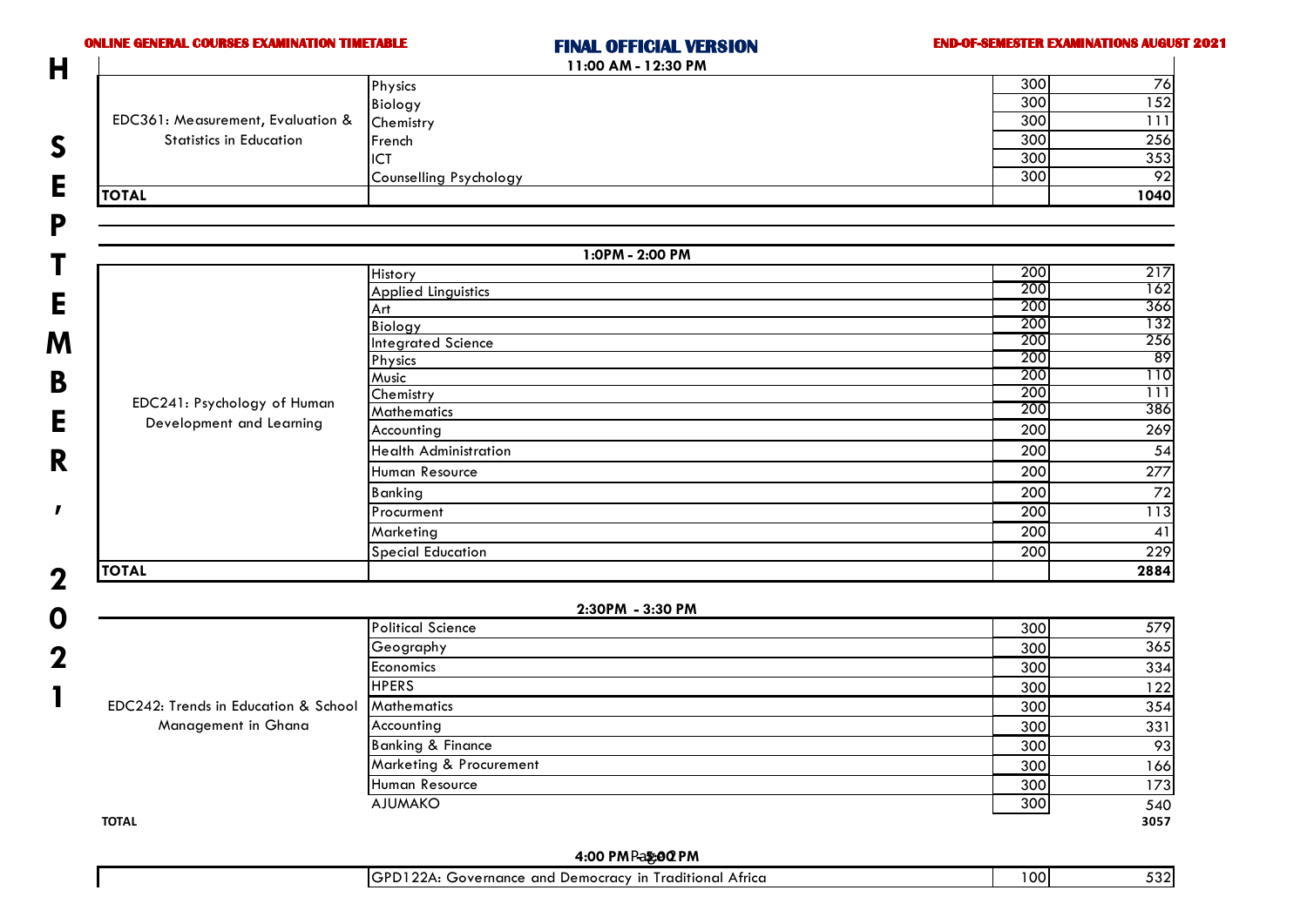## **ONLINE GENERAL COURSES EXAMINATION TIMETABLE FINAL OFFICIAL VERSION END-OF-SEMESTER EXAMINATIONS AUGUST 2021**

| <b>African Studies</b> | IGPD122B: Africa in the Modern World                                                     | 1001 | 601   |
|------------------------|------------------------------------------------------------------------------------------|------|-------|
|                        | GPD122C: African Integration                                                             | 1001 | 371   |
|                        | <b>IGPD122D:</b> The Economies of African States and the Structural Adjustment Programme | 1001 | 354   |
| <b>ITOTAL</b>          |                                                                                          |      | 1858I |

|                        | 6:00 AM - 7:00 AM                                                          |                 |           |
|------------------------|----------------------------------------------------------------------------|-----------------|-----------|
| <b>DEPORTMENT</b>      | <b>COURSE CODE/COURSE TITEL</b>                                            | <b>LEVEL NO</b> |           |
|                        | GPD122E: The Impact of Slavery and the Slave Trade on Africa's Development | 100             | 650       |
|                        | GPD122F: Colonialism in British and French Africa and its Impact           | 100             | 283       |
| African Studies        | GPD122G: The Rise of Nationalism in Africa                                 | 100             | 250       |
|                        | GPD122H: The Military in African Politics                                  | 100             | 281       |
|                        | GPD122I: Gender and Development in Africa                                  | 100             | 600       |
| <b>TOTAL</b>           |                                                                            |                 | 2064      |
|                        |                                                                            |                 |           |
|                        | 7:30 AM - 8:30 AM                                                          |                 |           |
|                        | GPD122J: Conflicts and Conflict Management in Africa                       | 100             | 620       |
| <b>African Studies</b> | GPD122K: Public Administration, and Bureaucracy and Corruption in Africa   | 100             | 525       |
|                        | GPD122L: Africa Oral Literature                                            | 100             | 500       |
|                        | GPD122M: Economic Development in West Africa                               | 100             | 539       |
| <b>TOTAL</b>           |                                                                            |                 | 2184      |
|                        |                                                                            |                 |           |
| <b>DEPARTMENT</b>      | 9:00AM-10:00AM<br><b>COURSE CODE</b>                                       | <b>LEVEL</b>    | <b>NO</b> |
|                        | GPD122N: Christianity in Africa                                            | 100             | 619       |
| <b>African Studies</b> | GPD122P: Population Growth and Development in Africa                       | 100             | 750       |
|                        | GPD122Q: Traditional Festivals in African Societies                        | 100             | 650       |
| <b>TOTAL</b>           |                                                                            |                 | 2019      |
|                        |                                                                            |                 |           |
|                        | 10:30AM - 11:30AM                                                          |                 |           |
|                        | GPD122R: African Family and Kinship Systems                                | 100             | 900       |
|                        | IGPD122T: African Traditional Religions                                    | 100             | 750       |

|                 | <b>GPD122T: African Traditional Religions</b>                             | 1001 | 750  |
|-----------------|---------------------------------------------------------------------------|------|------|
| African Studies | <b>GPD122U: Modern Trends in Religion and the New Religious Movements</b> | 1001 | 341I |
|                 | <b>GPD122X: African Diaspora Music and Contemporary Popular Music</b>     | 1001 | 250  |
|                 | GPD122Z: History of African Art and Issues in Art Education in Africa     | 1001 | 248I |
| <b>ITOTAL</b>   |                                                                           |      | 2489 |

| J |                          | 12:00PM -1:00 PM                            |            |      |
|---|--------------------------|---------------------------------------------|------------|------|
|   | <b>Political Science</b> |                                             | <b>200</b> | 911  |
| F | IC <sup>T</sup>          |                                             | <b>200</b> | 494  |
| D | Geography                | EDC232: PRINCIPLES AND PRACTICE OF TEACHING | <b>200</b> | 579  |
|   | <b>AJUMAKO</b>           |                                             | <b>200</b> | 680  |
|   | <b>TOTAL</b>             |                                             |            | 2664 |
|   |                          | ।:30PM <sup>P</sup> ିଅଞି\$ଫିM               |            |      |
|   | <b>Social Studies</b>    |                                             | <b>200</b> | 731) |
|   |                          |                                             |            |      |

**H**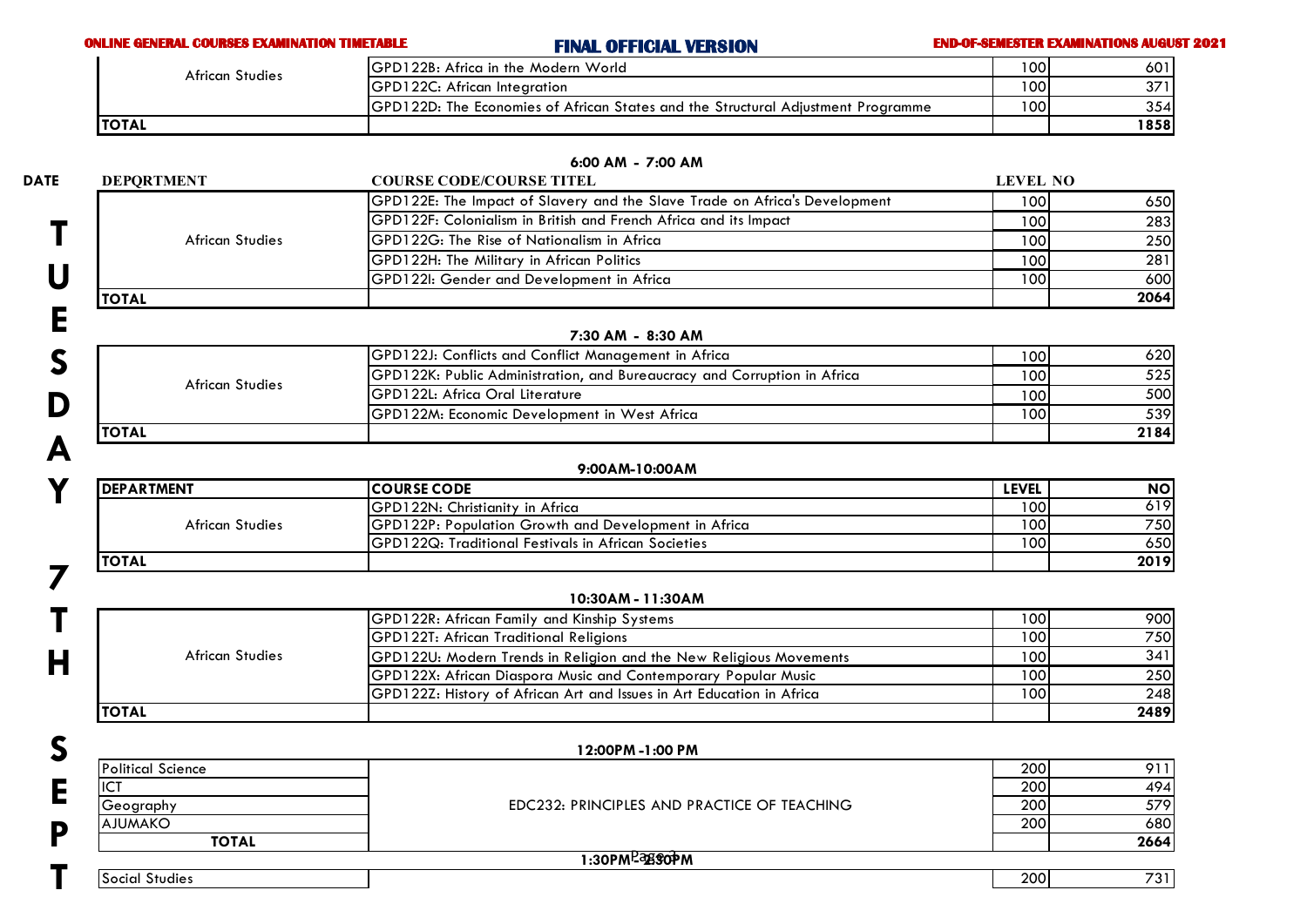| 200<br>$\overline{200}$<br>200<br>200<br>200<br>200<br>$\overline{200}$<br>200<br>100<br>100<br><b>LEVEL</b><br>100 | 212<br>443<br>416<br>370<br>229<br>120<br>2521<br>270<br>252<br>1282<br>673<br>2477 |
|---------------------------------------------------------------------------------------------------------------------|-------------------------------------------------------------------------------------|
|                                                                                                                     |                                                                                     |
|                                                                                                                     |                                                                                     |
|                                                                                                                     |                                                                                     |
|                                                                                                                     |                                                                                     |
|                                                                                                                     |                                                                                     |
|                                                                                                                     |                                                                                     |
|                                                                                                                     |                                                                                     |
|                                                                                                                     |                                                                                     |
|                                                                                                                     |                                                                                     |
|                                                                                                                     |                                                                                     |
|                                                                                                                     |                                                                                     |
|                                                                                                                     |                                                                                     |
|                                                                                                                     |                                                                                     |
|                                                                                                                     |                                                                                     |
|                                                                                                                     |                                                                                     |
|                                                                                                                     | 332                                                                                 |
| 100                                                                                                                 | 532                                                                                 |
| 100                                                                                                                 | 345                                                                                 |
| 100                                                                                                                 | 334                                                                                 |
| 100                                                                                                                 | 156                                                                                 |
| 100                                                                                                                 | 85                                                                                  |
| 100                                                                                                                 | 73                                                                                  |
| 100                                                                                                                 | 155                                                                                 |
|                                                                                                                     | 2012                                                                                |
|                                                                                                                     |                                                                                     |

7:30 AM <sup>Pa</sup>ፄံືື່ອງ AM

Applied Linguistics 27 **TOTAL 1912**

| 300<br><b>I</b> Intearated<br>Science |
|---------------------------------------|
|---------------------------------------|

**D**

**N**

**E**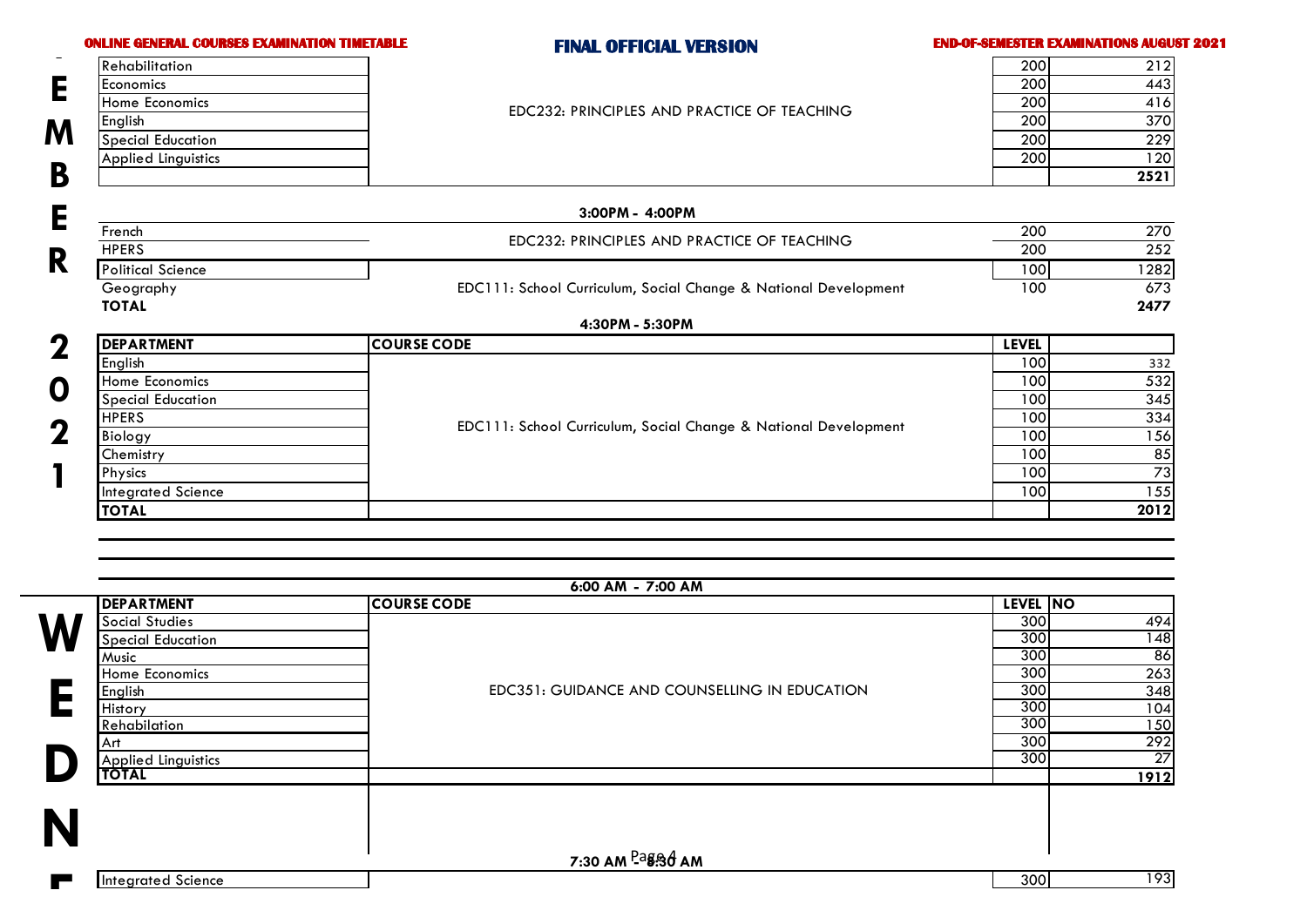**S**

**E**

**P**

### **ONLINE GENERAL COURSES EXAMINATION TIMETABLE FINAL OFFICIAL VERSION END-OF-SEMESTER EXAMINATIONS AUGUST 2021**

**2226**

| Physics                  |                                               | 300 | 761        |
|--------------------------|-----------------------------------------------|-----|------------|
| Biology                  |                                               | 300 | 52         |
| Chemistry                | EDC351: GUIDANCE AND COUNSELLING IN EDUCATION | 300 | 111        |
| French                   |                                               | 300 | <b>256</b> |
| <b>ICT</b>               |                                               | 300 | 353        |
| <b>Political Science</b> |                                               | 300 | 579I       |
| <b>Health Admin</b>      |                                               | 300 | 85         |
| <b>TOTAL</b>             |                                               |     | 1805       |
|                          |                                               |     |            |

### **9:00 AM - 10:00 AM**

|           | Geography                    |                                               | 300              | 365  |
|-----------|------------------------------|-----------------------------------------------|------------------|------|
|           | <b>I</b> Economics           |                                               | 300              | 334  |
| $\Gamma$  | <b>HPERS</b>                 | EDC351: GUIDANCE AND COUNSELLING IN EDUCATION | 300              | 122  |
| <b>17</b> | <b>Mathematics</b>           |                                               | 300              | 354  |
|           | Health Administration        |                                               | 300              | 54   |
|           | <b>AJUMAKO</b>               |                                               | 300              | 560  |
|           | Theatre Arts                 |                                               | 100 <sub>1</sub> | 61   |
|           | <b>Special Education</b>     | <b>GPD111: Communication Skills</b>           | 100 <sub>1</sub> | 142  |
|           | Psychology (Post Dip & B.Ed) |                                               | 100              | 156  |
|           | <b>TOTAL</b>                 |                                               |                  | 2148 |

### **10:30AM - 11:30 AM**

|                          |       | 10:30AM - 11:30 AM           |        |      |
|--------------------------|-------|------------------------------|--------|------|
| <b>Political Science</b> |       |                              | I 00 I | 1250 |
| <b>Social Studies</b>    |       | GPD111: Communicaiton Skills | 100    | 837  |
|                          | ΤΟΤΑΙ |                              |        | 2087 |

|                                             |  | 12:00PM - 1:00PM                    |     |        |
|---------------------------------------------|--|-------------------------------------|-----|--------|
| Goegraphy                                   |  |                                     | 100 | 670    |
| Economics<br>$\blacksquare$                 |  | <b>GPD111: Communicaiton Skills</b> | 100 | 522    |
| <b>ART</b>                                  |  |                                     | 100 | 530    |
| $\blacksquare$<br>Graphic Design (BA & DIP) |  |                                     | 100 | 311    |
| Music (BA & B.Ed & Diploma)                 |  |                                     | 100 | 1931   |
|                                             |  |                                     |     | $\sim$ |

|                            | 1:30PM - 2:30PM                                  |            |              |
|----------------------------|--------------------------------------------------|------------|--------------|
| Social Studies             |                                                  |            | 750<br>200 I |
| <b>Political Science</b>   | <b>GPD233: INTRODUCTION TO SPECIAL EDUCATION</b> | <b>200</b> | 1000         |
| <b>History</b>             |                                                  | 200        | 250          |
| <b>Applied Linguistics</b> |                                                  | <b>200</b> | 1701         |
| <b>TOTAL</b>               |                                                  |            | 2170         |